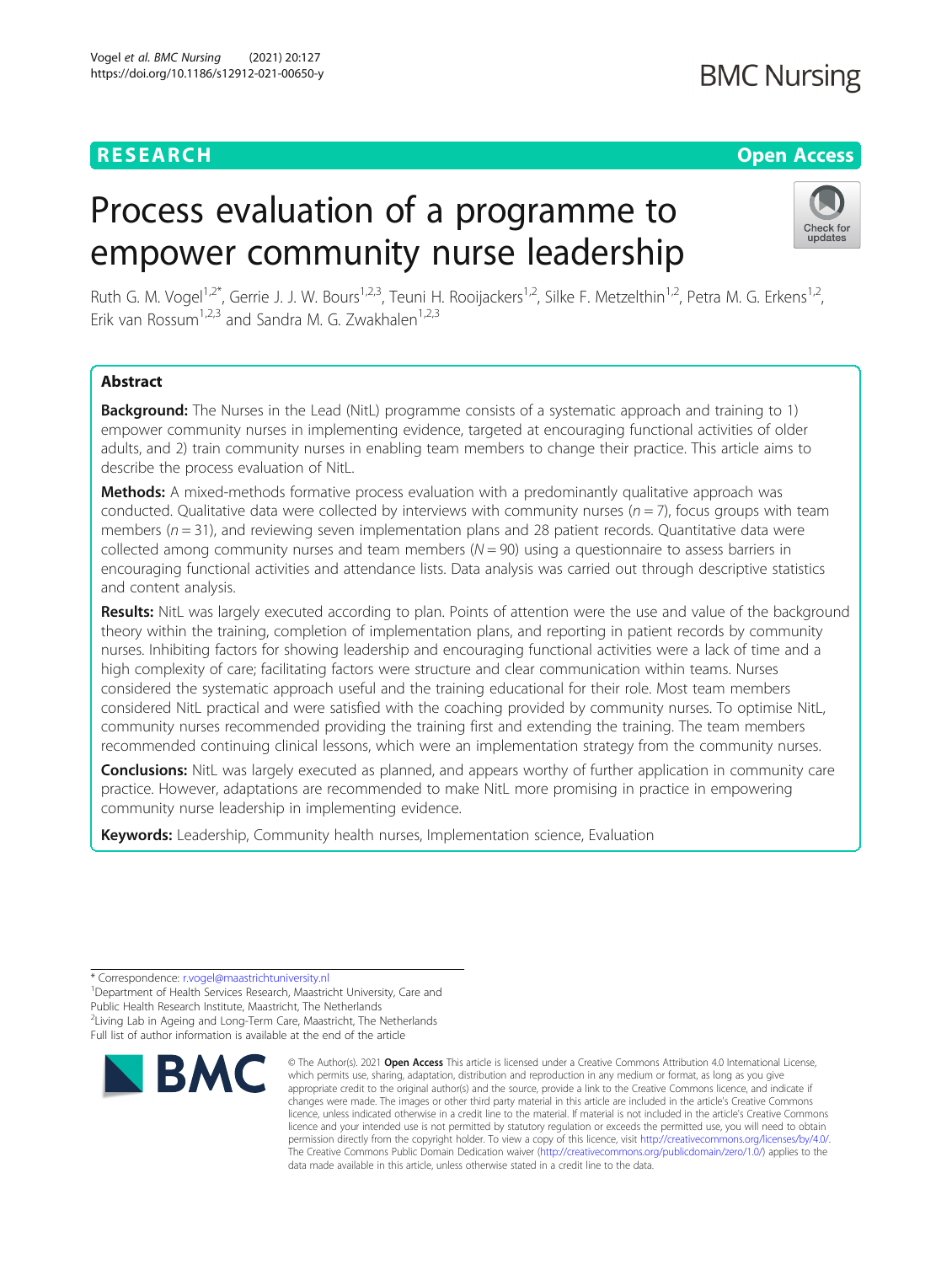## Background

Community-based care provision is becoming more complex due to an ageing society and the rising number of older adults with chronic diseases [[1](#page-8-0)]. In this increasingly challenging context, community nurses are seen as key players within the Dutch community care setting [[2\]](#page-8-0). These nurses are bachelor-educated and in charge of a community care team consisting of 10–15 registered nurses, certified nurse assistants and helping aids. Community nurses are at the forefront of improving quality of care and leading their team members throughout this process in practice [[3\]](#page-8-0). In this study, we define nurse leadership as "a process where nurses can develop observable leadership competencies and attributes needed to improve patient outcomes, personnel outcomes and organisational outcomes" [\[4](#page-8-0)]. Their leadership role enables them to implement evidence into community care and contribute to enhancing patient outcomes [[3\]](#page-8-0).

The Nurses in the Lead (NitL) programme was designed to empower community nurse leadership in implementing evidence, targeted at encouraging functional activities of older adults [[5\]](#page-8-0). Empowerment in this context means that community nurses are strengthened in their leadership role – to implement specific evidence within community care, and lead their team members throughout this process. By empowering their leadership, more evidence for encouraging functional activities of older adults may be implemented in practice. Performing functional activities independently, for example (instrumental) activities of daily living ([I]ADL), can maintain functional independence and autonomy of older adults  $[6, 7]$  $[6, 7]$  $[6, 7]$  $[6, 7]$ . However, nurses are traditionally familiar with completing care activities for older adults [[8](#page-8-0)–[10\]](#page-8-0) and, therefore, it is key to implement evidence for encouraging functional activities of older adults.

The NitL programme entails two components [\[5](#page-8-0)]. First, a systematic approach based on the Implementation of Change Model [\[11](#page-8-0)] to empower nurses in implementing evidence. This approach contains six implementation steps and five implementation tools, which can guide them in systematically implementing evidence, provided via an e-learning programme. The second component is group training to empower nurses in enabling team members to change their practice, focusing on motivational interviewing [\[12\]](#page-8-0), dealing with resistance to change, and the coaching of teams [[13](#page-8-0)–[15](#page-8-0)].

We evaluated NitL's outcomes and conducted a process evaluation. The evaluation of the outcomes is reported elsewhere [\[16](#page-8-0)], showing that the programme was perceived as valuable and may lead to positive impacts for strengthening leadership. The current study reports on process evaluation, according to the framework of Saunders [[17](#page-8-0)], and aims to evaluate the process of implementing NitL in practice. The following overall research question and sub-questions guided the study: How was the NitL programme implemented into community care practice? The following sub-questions were formulated to help answer this overall question:

- A. To what extent are the components of NitL delivered and received?
- B. To what extent is attendance achieved?
- C. To what extent is the programme implemented as planned?
- D. To what extent is satisfaction with the programme experienced?
- E. To what extent were barriers and facilitators encountered while implementing NitL?

## **Methods**

## Context

NitL was delivered in seven community care teams from two long-term care organisations, providing community care to patients. The organisations consist of several community care teams that each comprise 10–15 team members and one community nurse. The bacheloreducated community nurse is in charge of the team members, who can either be registered nurses with a bachelor's degree or vocational training, or certified nurse assistants or helping aids with a secondary training. These teams provide personal care such as washing, and nursing care such as wound treatment. The community nurse determines what and how much care is needed for clients, while taking prevention, tailored care and advice into account [[18](#page-8-0)].

## Design

A mixed-methods formative process evaluation, with a predominantly qualitative approach, was conducted during February 2018–January 2019, following the conventional [[19](#page-8-0), [20\]](#page-9-0) process indicators of Saunders et al. [\[17](#page-8-0)]. NitL was implemented in three consecutive rounds of 8 months. A formative evaluation was conducted to anticipate implementation difficulties during subsequent rounds, and possibly adjust the NitL programme. Formative evaluations are often designed using mixed methods, to be able to gain a deeper understanding of how a programme is implemented [[21](#page-9-0)–[23](#page-9-0)]. By combining qualitative and quantitative methods, we were able to provide broader insights on the implementation of NitL. We could ensure that quantitative results were combined with the experiences of community nurses and team members, and improve our understanding of the components of NitL in practice [\[24\]](#page-9-0). Qualitative data were collected via interviews with community nurses, focus group interviews with their team members, and reviews of implementation plans and patient records. Quantitative data were collected by a questionnaire to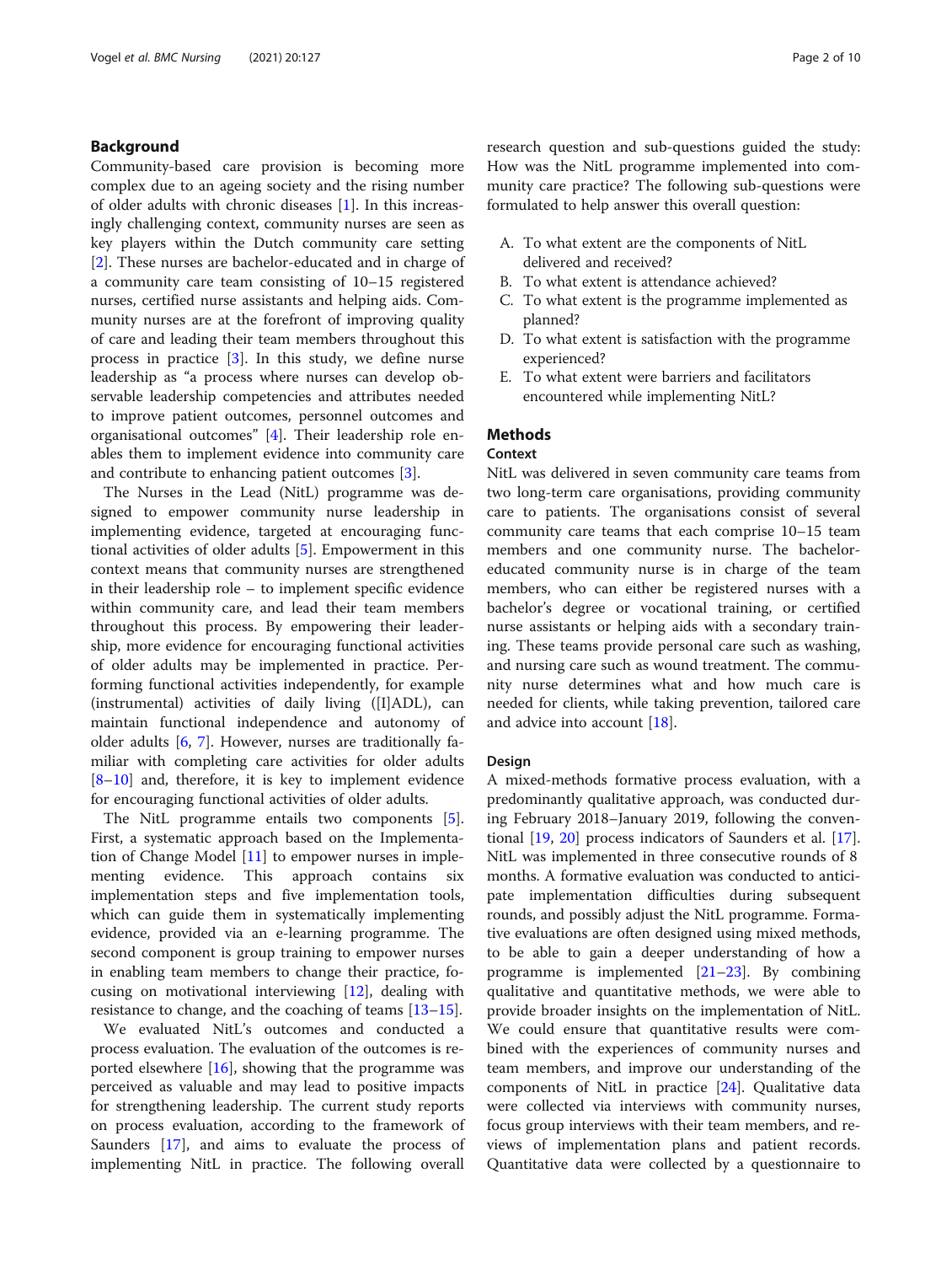assess barriers in encouraging functional activities among community nurses and team members [[25\]](#page-9-0) and a review of attendance lists. The study is reported following the Good Reporting of a Mixed Methods Study (GRAMMS) [[26](#page-9-0)].

## Setting and sample

Seven bachelor-educated community nurses from two community care organisations were recruited via convenience sampling to participate. Purposeful sampling was used to recruit a minimum of 14 team members (at least two per community care team) to participate in the focus group interviews based on variations in demographic characteristics (profession, education, work experience, specific focus area within the team, and work hours per week). The seven community nurses and all 83 team members were invited to participate in the quantitative data collection. In addition, 28 patient records of older adults were purposefully sampled, based on selection criteria of being aged over 75 years and receiving community nursing care by one of the community care teams.

## The NitL programme

The development and content of NitL is described in more detail elsewhere [\[5](#page-8-0)]. The programme was based on the learning needs of seven community nurses, who also participate in the current study. The first component of NitL, the systematic approach, consists of six implementation steps that nurses can use to develop an implementation plan. For example, in the first step, nurses are guided in developing a proposal for change. To complete the steps, they can use several practical implementation tools, such as a format for developing the implementation plan and the Maastricht Nurses Activities Inventory for Community care (MAINtAIN-C) questionnaire, to measure the perceived behaviour and barriers of their team members in encouraging functional activities [\[25\]](#page-9-0). The second component is training to empower community nurses in enabling team members to change practice. The training is a blend of 4-h face-to-face group training and background theory offered via e-learning. It addresses motivational interviewing [\[12](#page-8-0)], dealing with resistance to change and coaching care teams, for example during peer supervision meetings [[13](#page-8-0)–[15\]](#page-8-0). During the first 2 months of the implementation, nurses developed an implementation plan by making use of the e-learning (i.e., the systematic approach). Implementation tools could be used to complete the plan. Two or three community nurses together developed an implementation plan, and received support via bimonthly meetings with an interventionist (author RGMV) experienced in implementation processes and with a nursing background. During the following 6 months, the nurses implemented their plan in practice and had monthly meetings with the interventionist to evaluate the process. They also received group training at this time (Web-based e-learning was constantly available.)

## Measurement instruments and data collection

We assessed the process indicators dose delivered, dose received exposure, reach, fidelity, dose received satisfaction and context, according to the framework of Saunders et al. [[17](#page-8-0)]. Table 1 provides insight into the

Table 1 Outcome measures, operationalisation and data collection of the process evaluation

| <b>Measures</b>               | Operationalisation                                                                                                                                                                                                                                                                                                                              | Data collection<br>methods                                                                                                  |  |
|-------------------------------|-------------------------------------------------------------------------------------------------------------------------------------------------------------------------------------------------------------------------------------------------------------------------------------------------------------------------------------------------|-----------------------------------------------------------------------------------------------------------------------------|--|
| Dose delivered                | The extent to which the components of the NitL programme, namely the systematic approach and<br>training, were delivered to community nurses and all intended content of the programme covered.                                                                                                                                                 |                                                                                                                             |  |
| Dose received<br>exposure     | The extent to which community nurses actively engaged with and used the systematic NitL approach<br>and training.                                                                                                                                                                                                                               | • Interviews with<br>community nurses                                                                                       |  |
| Reach                         | The proportion of community nurses who attended plenary meetings during the implementation of<br>NitL.                                                                                                                                                                                                                                          | • Attendance lists                                                                                                          |  |
| <b>Fidelity</b>               | The extent to which NitL was implemented as planned, related to 1) how community nurses<br>implemented evidence for encouraging functional activities and enabled team members to change<br>practice, and 2) how team members were enabled by community nurses to encourage functional<br>activities.                                           | • Interviews with<br>community nurses<br>• Focus groups with<br>team members<br>• Patient records<br>· Implementation plans |  |
| Dose received<br>satisfaction | The satisfaction of 1) community nurses with the programme related to implementing evidence for<br>encouraging functional activities, and enabling team members to change practice, and 2) team<br>members, related to encouraging functional activities and how they were enabled to change practice<br>by community nurses.                   | · Interviews with<br>community nurses<br>• Focus groups with<br>team members                                                |  |
| Context                       | The extent to which barriers and/or facilitators were encountered while implementing the NitL<br>programme related to 1) community nurses while implementing evidence and enabling team<br>members to change practice, and 2) team members while encouraging functional activities and being<br>enabled to change practice by community nurses. | • Interviews with<br>community nurses<br>• Focus groups with<br>team members<br>• MAINtAIN-C<br>questionnaire               |  |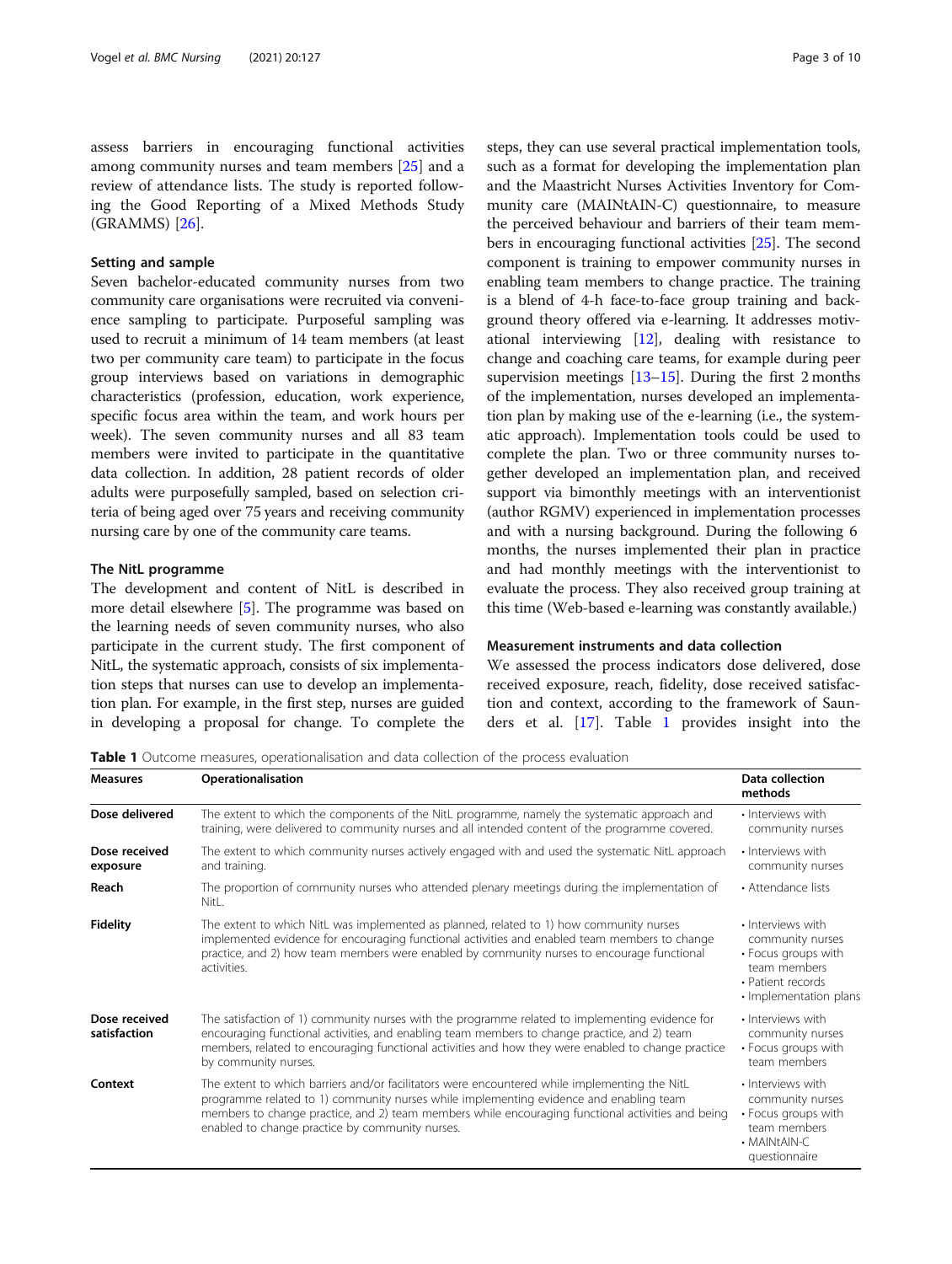operationalisation of the components and data collection methods.

## Qualitative data collection

Interviews with community nurses were conducted by one researcher (author RGMV) during the sixth month of implementation and 1 month after the implementation. Focus group interviews with team members were conducted 1 month after implementation by two researchers (authors RGMV and GJJWB). The topic lists for the interviews were based on the components of Saunders et al. [[17\]](#page-8-0) (for more details see Additional file [1\)](#page-8-0). Data saturation level was reached (enough in-depth data was available [\[27\]](#page-9-0)) after 6 interviews with nurses (2 with nurses in the first round, 2 in the second round, and 2 in the third) and three focus groups with team members. To review implementation plans, a checklist was developed (see Additional file [2\)](#page-8-0) based on the Implementation of Change Model  $[11]$  to assess whether the plans matched given implementation steps within the systematic approach. The plans were reviewed in January 2019 by two researchers (authors GJJWB and PMGE).

To review the patient records, a checklist was developed (see Additional file [3](#page-8-0)) to assess whether nursing diagnoses, interventions and outcomes related to encouraging functional activities (ADL, IADL) were described by community nurses and reported by their team members. Patient records were retrospectively reviewed in January 2019 by one researcher (author RGMV) looking at the fifth, sixth, seventh and eighth month of each implementation round.

## Quantitative data collection

The MAINtAIN-C Barriers scale [\[25](#page-9-0)] was completed by community nurses and their team members. The scale measures their perceived barriers in encouraging functional activities, with seven items related to clients' context  $(\alpha = .78)$  and 21 items related to the context of professionals, the social and organisational context ( $\alpha = .83$ ). In an earlier study, the scale was adapted from the MAINtAIN scale for nursing homes by the same seven community nurses as participated in this study [[25\]](#page-9-0). The scale was sent to the community nurses and the nurses in their teams 1 month after the implementation via an online programme. Between 2 and 4 weeks after the initial invitation, reminder emails were sent to the non-responders. Further, background characteristics (e.g. age and years of work experience) of community nurses and team members were assessed via the scale. Attendance lists were used in support meetings with the interventionist, and in group training.

## Data analysis

### Qualitative data analysis

Interviews and focus groups were audiotaped and transcribed verbatim. NVivo 11 was used as supportive software [[28\]](#page-9-0). Based on the principles of directed content analyses [\[29](#page-9-0)], the topic lists were used as a guiding analytical framework to analyse the data. At first, data were coded following the topics, by author RGMV. A second author (GJBB) verified the developed codes by looking at text, codes and topics. This was discussed during consensus meetings with authors RGMV and GJJB. Differences in interpretation were solved by dialogue to reach consensus. Subsequently, two authors (RGMV and THR) independently grouped the earlier developed codes until sub-categories emerged. Any differences in interpretation were discussed until consensus was reached. Finally, one researcher (author GJJB) verified the categories and made minor adaptations. A professional native-speaker translated the quotes into English. For the review of implementation plans, two researchers (authors GJJB and PMGE) independently assessed if each step was described completely, partly, or not at all. This was discussed with one researcher (author RGMV) and any discrepancies in scoring were resolved until consensus was reached. For the review of patient records, one author (RGMV) analysed if and which nursing diagnoses, interventions and outcomes were described and reported in the records. The analysis of the first four records was discussed with another researcher (GJJWB) to reach consensus.

## Quantitative data analysis

Quantitative data were analysed using IBM SPSS Statistics 25.0 for Windows [[30\]](#page-9-0). Descriptive statistics were used to present the characteristics of the study sample. For the MAINtAIN-C Barriers scale, missing values were imputed based on the average score of all respondents on all items for the team members, or with the average score of all respondents on the missing item for the community nurses, if at least 80% of items had been completed. Those missing more than 20% were excluded from the analyses. The positively formulated items were reversed, to make sure that higher scores indicate stronger experienced barriers. Further, descriptive statistics were used to develop an overview of attendance.

### Synthesis of mixed methods

After separate analysis of quantitative and qualitative data, findings were merged following the convergent mixed-methods design [[24\]](#page-9-0). A side-by-side analysis was undertaken by discussing first the qualitative findings and then quantitative results. In this way, both qualitative data (views of community nurses and their team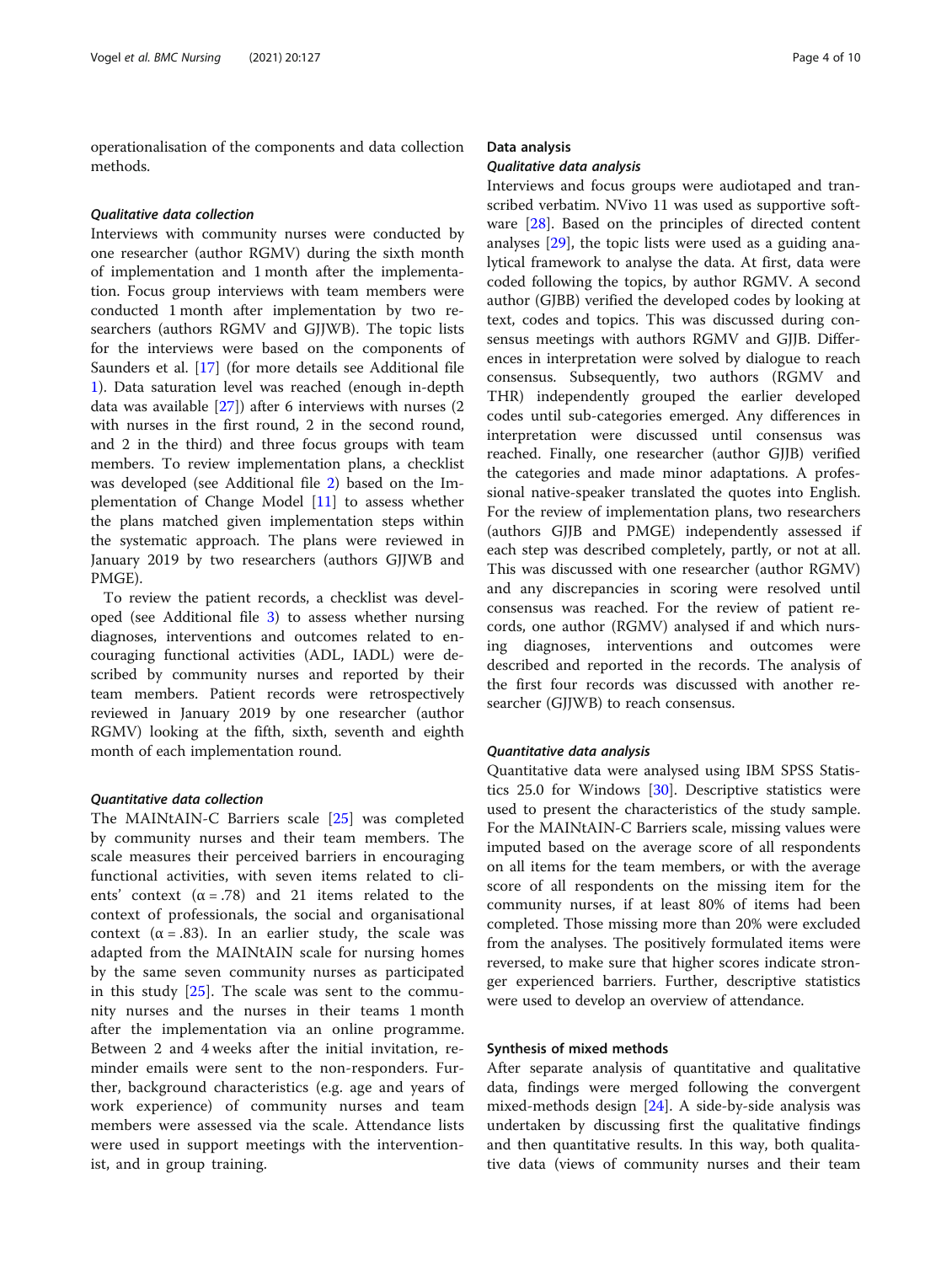members) and quantitative data (from the questionnaire) provided a complete understanding [\[24\]](#page-9-0).

## **Trustworthiness**

Several strategies were used to meet the criteria of credibility, transferability and confirmability [\[31\]](#page-9-0) to enhance the trustworthiness of the study [\[32](#page-9-0)]. First, credibility was enhanced by triangulation of investigators and data. Triangulation of investigators involved a reflection of all the authors on the design, collection and analyses of the study. Furthermore, the coding, analysing and interpreting of data were completed by two researchers. Triangulation of data was achieved by including different sources within the study (multiple respondents in focus groups and multiple interviews). To enhance confirmability, two researchers performed the qualitative data analysis.

## Results

## Sample characteristics

Table 2 provides baseline characteristics of the seven community nurses, 31 team members who participated in three focus groups (with, respectively, 10, 11 and 10 participants) and 69 team members who completed the MAINtAIN-C questionnaire. Missing data on the MAINtAIN-C questionnaire were due to sickness, absence or leaving the team. For the review of patient

## Results per process component

We describe the results per component according to the framework of Saunders [[17\]](#page-8-0).

## Dose delivered, dose received exposure and reach Community nurses

NitL was delivered as intended (dose delivered) since the systematic approach and training were undertaken. NitL was partly received as intended since all nurses developed implementation plans and engaged in group training, but only four actively used the background theory within the training (dose received exposure). The community nurses attended all planned plenary meetings (reach).

## Fidelity

## Community nurses

In Additional file [4,](#page-8-0) Box 1, nurses' planned implementation strategies are presented. According to the nurses, the strategies were implemented largely in practice, such as in coaching team members.

Yes, I have had individual discussions. I have questioned team members, for example, you are

**Table 2** Sample characteristics of community nurses ( $n = 7$ ) and team members that participated in the focus groups ( $n = 31$ ) and completed the questionnaire  $(n = 69)^{a}$ 

|                                                       | Community nurses $(n = 7)$ |                 | Team members $(n = 31)$ |                  | Team members( $n = 69$ ) |                 |
|-------------------------------------------------------|----------------------------|-----------------|-------------------------|------------------|--------------------------|-----------------|
|                                                       | $\eta$                     | $\%$            | $\sqrt{n}$              | $\%$             | $\sqrt{n}$               | $\%$            |
| Gender                                                |                            |                 |                         |                  |                          |                 |
| Female                                                | 6                          | 85.7            | 30                      | 96.8             | 67 <sup>b</sup>          | 97.1            |
| Profession                                            |                            |                 |                         |                  |                          |                 |
| Bachelor-educated nurse                               | $\overline{7}$             | 100.0           | $\overline{4}$          | 12.9             | $9^b$                    | 13.0            |
| Vocationally educated nurse                           |                            |                 | 9                       | 29.0             | 13                       | 18.8            |
| Certified nurse Assistant/Helping aid/Nursing student |                            |                 | 18                      | 58.1             | 45                       | 65.2            |
| Education                                             |                            |                 |                         |                  |                          |                 |
| Master of science                                     | 2                          | 28.6            |                         |                  | 9 <sup>c</sup>           | 13.0            |
| Bachelor of nursing                                   | 5                          | 71.4            | 5                       | 16.1             | 18                       | 26.1            |
| Vocational training                                   |                            |                 | 11                      | 35.5             | 38                       | 55.1            |
| Secondary training                                    |                            |                 | 15                      | 48.4             |                          |                 |
|                                                       | Median                     | Range [min-max] | Median                  | Range [min-max]  | Median                   | Range [min-max] |
| Age in years                                          | 34                         | 31 [26-56]      | 51                      | $12.1$ $[22-61]$ | 49 <sup>b</sup>          | 43 [21-64]      |
| Work experience in years                              | 14                         | $31$ [7-38]     | 22                      | $11.0$ [5-41]    | 19 <sup>c</sup>          | $47$ [1-47]     |
| Working hours per week                                | 32                         | 12 [24-36]      | 24                      | $6.6 [8 - 36]$   | 24 <sup>b</sup>          | 33 [7-40]       |

<sup>a</sup> For data of community nurses (n = 7) on the MAINtAIN-C Barriers, missing data of two respondents with one missing item was imputed. For data of team<br>members (n = 69) on the MAINtAIN-C Barriers, missing data of three r members (n = 69) on the MAINtAIN-C Barriers, missing data of three respondents were imputed (of whom one respondent had one missing item, one respondent had two missing items and one respondent had three missing items)

b<br>Based on  $n = 67$  due to missing data<br>ERased on  $n = 65$  due to missing data

Eased on  $n = 65$  due to missing data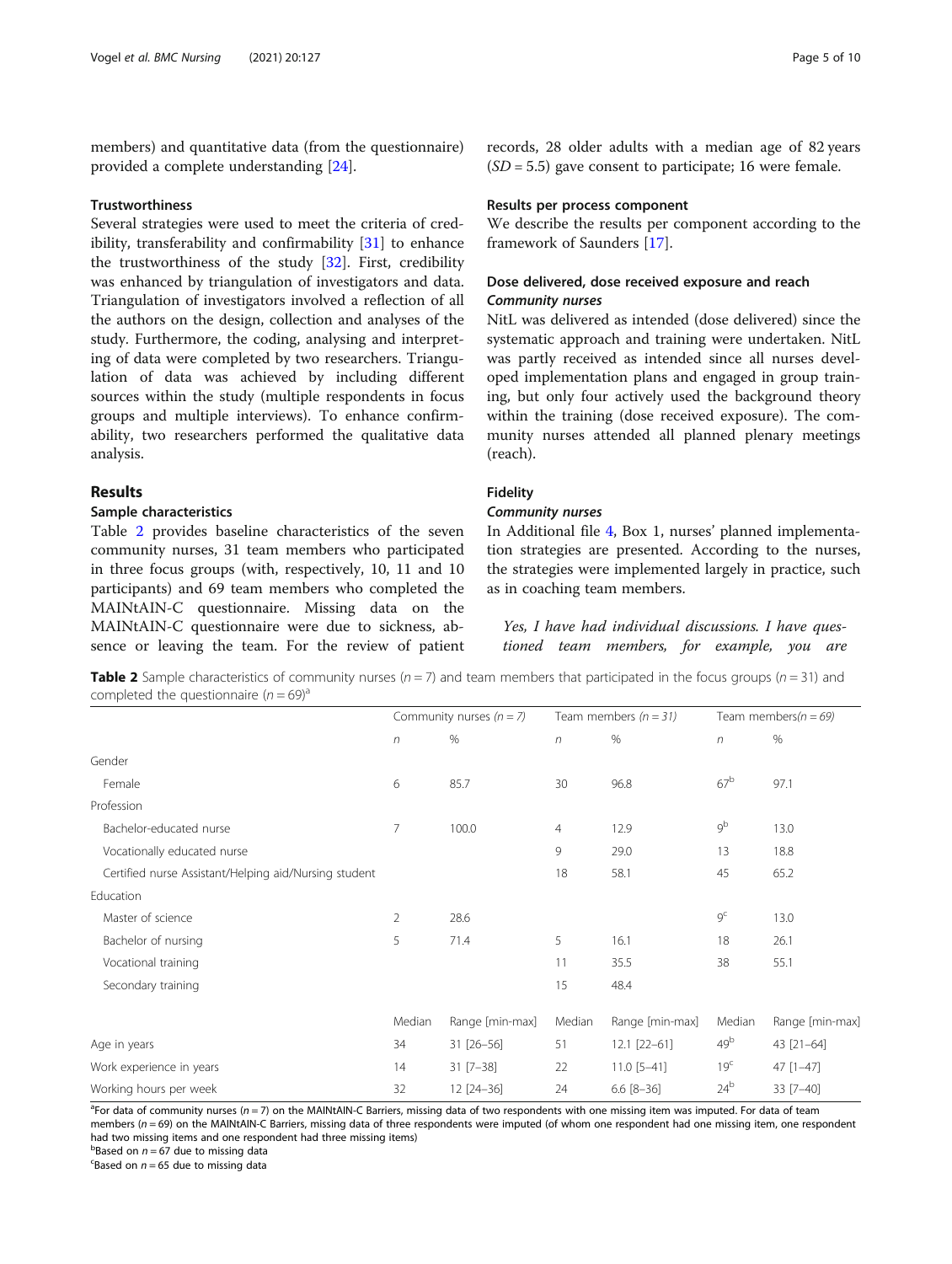responsible for this client, was your starting point client self-reliance and encouraging functional activities? I have asked people how this went, and were there things that were difficult. How can I help you with this? (Community nurse 6)

Two strategies were not fully implemented as intended, namely providing information flyers to new clients and shadowing team members in practice. The review of implementation plans showed that all nurses developed a plan, however not all nurses described the evaluation of the plan and developed Specific, Measurable, Acceptable, Realistic and Time-bound (SMART) goals [\[11](#page-8-0)].

The review of patient records showed the degree to which diagnoses, interventions and outcomes related to encouraging ADL and IADL. Only a few nursing diagnoses, related to ADL, were described by community nurses and reported in patient records by team members. Nursing interventions and outcomes were described in over half of the included records by nurses, mainly for ADL, and reported in two out of three cases by team members. The results are reported in Table 3.

## Team members

Most team members acknowledged they were motivated by community nurses to encourage functional activities. Several members stated that they had been appointed as local opinion leaders by community nurses to lead the encouragement of functional activities in practice:

In addition, the community nurse also appointed a group for the project, they conducted and steered the programme and they had regular meetings. Then, mail or messages were used to keep us informed. (Team member 2)

Most of the members stated that encouraging functional activities became a fixed agenda item during team meetings. They also indicated that two nurses and a local opinion leader shadowed them during their daily work in practice:

Yes, and the community nurse worked alongside everyone to see how we did it. This wasn't for control, rather more to observe how we did it and afterwards to give tips. It was fine. (Team member 2)

## Dose received satisfaction Community nurses

All nurses were generally positive about the programme. They indicated that NitL made them more conscious about their routines, enabled team members to change practice and encouraged functional activities in older adults. They found the systematic approach and the training useful to further develop their role, and indicated that it was feasible to develop an implementation plan for themselves in future.

Yes, what you must do was very clearly written, the steps were extensively described, so I found it a clear system in the way that it was written out. (Community nurse 7)

However, opinions concerning the background theory varied. Three nurses indicated they did not consider the theory relevant for strengthening their leadership, whereas four nurses appreciated the information.

Yes, I think that it was valuable, a little refresh [of] your memory about that part of the theory. (Community nurse 7)

|                      | Number of records (%) described | Number of records (%) reported |
|----------------------|---------------------------------|--------------------------------|
| <b>Diagnoses</b>     |                                 |                                |
| ADL                  | 4(14.3)                         | 3(10.7)                        |
| <b>IADL</b>          | 0(0.0)                          | 0(0.0)                         |
| General activities   | 0(0.0)                          | 0(0.0)                         |
| <b>Interventions</b> |                                 |                                |
| ADL                  | 16(57.1)                        | 11(39.3)                       |
| <b>IADL</b>          | 0(0.0)                          | 0(0.0)                         |
| General activities   | 2(7.1)                          | 1(3.6)                         |
| <b>Outcomes</b>      |                                 |                                |
| ADL                  | 15 (53.6)                       | 10(35.7)                       |
| <b>IADL</b>          | 0(0.0)                          | 0(0.0)                         |
| General activities   | 0(0.0)                          | 0(0.0)                         |

Table 3 Nursing diagnoses, interventions and outcomes regarding encouraging functional activities as described and reported in patient records  $(n = 28)$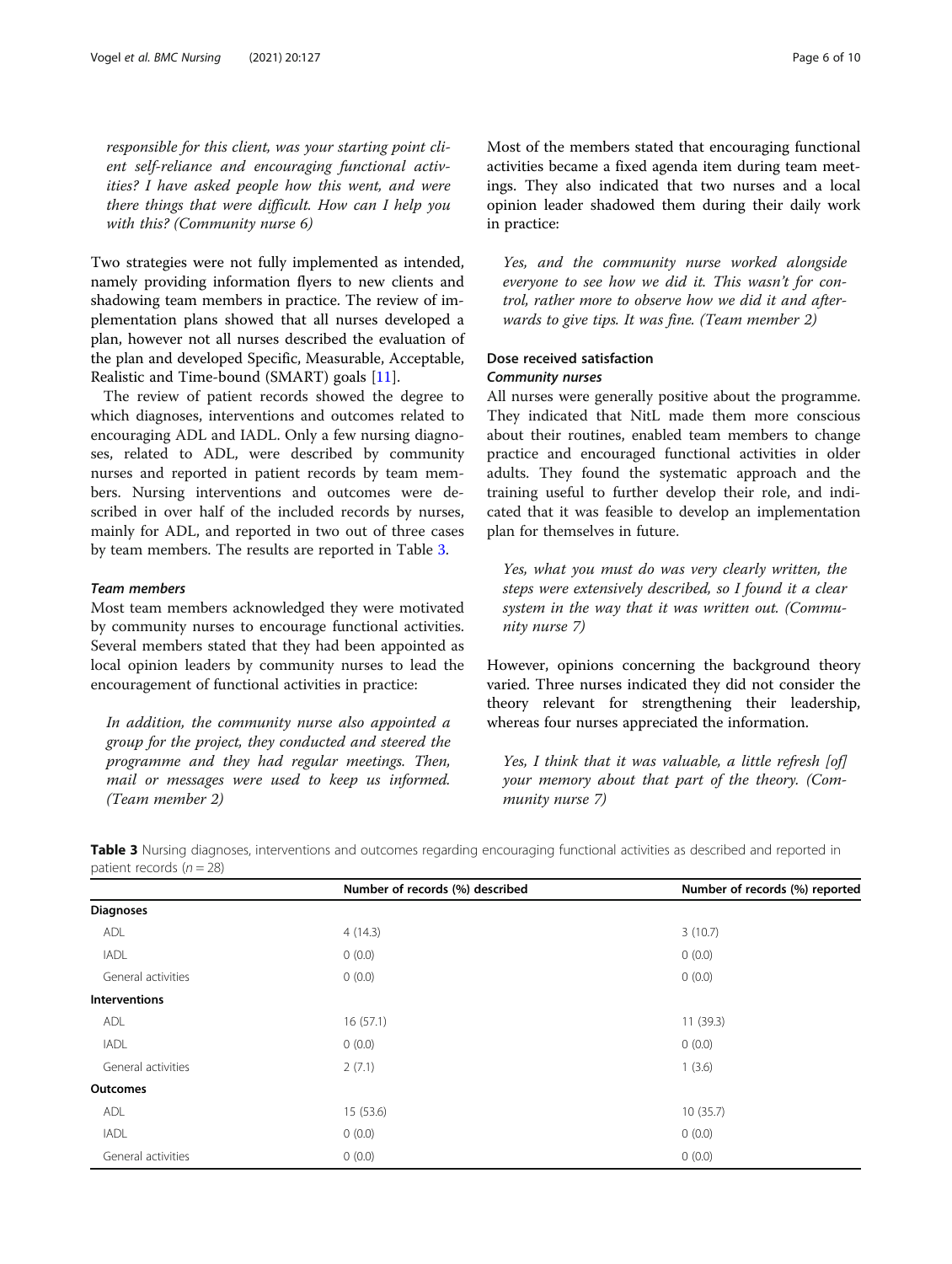Well, it didn't make that much of an impression on me. (Community nurse 4)

Some nurses suggested adapting the delivery of NitL by first providing the training, followed by the systematic approach, as well as providing more group training. Other recommendations were extending the implementation period, and implementing NitL within more community care teams in the organisation.

Yes, but we could have given more input in the regions, it remained within our team. It was a missed opportunity to broaden the implementation. (Community nurse 4)

They also recommended providing fewer examples of implementation strategies within the approach to leave more room for their own interpretation, simplifying the e-learning design, focusing more on motivational interviewing in the training, and shortening the MAINtAIN-C questionnaire. Nurses would also have liked the opportunity to collaborate with participating nurses from the other organisation.

## Team members

The team members were positive about NitL, indicating that the content was in line with current practice and with the vision of their organisation. Most team members were satisfied with the coaching from community nurses and found clinical lessons educational.

Then the community nurse said, occasionally, 'Hey, you can try this, think about this or that', and then I could consider it. Looking at things in that way is fine. (Team member 6)

Some team members recommended extending clinical lessons after the implementation, and some members recommended better and more communication between the hospital setting and their organisations on encouraging functional activities of older adults.

## **Context**

## Community nurses

Community nurses valued collaboration with other nurses and interventionists, as well as the facilitation of the organisation to be part of this research. A structured plan and the official status of NitL helped their team members encourage functional activities.

I also see with my team that it really helps when they can follow an action plan, and not that once again something vague is dropped on them. (Community nurse 1)

Nurses indicated that time constraints combined with a high complexity of care were barriers to implementing evidence. Another inhibiting factor was that not all team members were aware of the importance of encouraging activities in older adults. Some nurses also stated that the individual provision of community care (instead of in a team) was a barrier for enabling their team members to change practice.

I find it difficult to check, you know, if the team members actually do that in practice because you don't see that when you work in home care, you don't see what someone says, tells, or asks a client. That makes it difficult. (Community nurse 3)

The three strongest perceived barriers from the MAINtAIN-C Barriers scale were item 1, "clients are often able to perform ADLs more independently than they now do" $(M = 6.29, SD = 2.43)$  and item 4, "family or informal caregivers expect the nurses and nurse assistants to take over the activities that clients themselves can still perform"( $M = 5.71$ ,  $SD = 2.06$ ). Further, they experienced item 3, "clients ask for help with ADLs so that they can get extra attention"  $(M = 5.29, SD = 0.76)$  as a barrier.

## Team members

According to team members, clear communication and structure, and agreements within the team were facilitators for encouraging functional activities of older adults. Barriers were a lack of time combined with high complexity of care and too few team meetings to discuss matters on encouraging activities as a group. They also acknowledged that expectations about receiving or providing care could be a hindrance in encouraging functional activities.

The two strongest barriers perceived by team members were the same as for community nurses, namely item 1 ( $M = 6.75$ ,  $SD = 2.00$ ) and item 4 ( $M = 5.64$ ,  $SD =$ 1.56). They also experienced item 2 "clients are afraid to walk on their own, without help from others"  $(M = 5.39,$  $SD = 1.40$ ) as a barrier.

## Discussion

The results of this study show that the NitL programme was largely executed according to plan. NitL components were delivered and received, and all community nurses developed implementation plans, engaged in group training and attended plenary meetings. Most implementation strategies were realised; however, not all implementation plans were complete. Community nurses perceived NitL as useful and educational, and most team members were satisfied with coaching from the community nurses. For both nurses and team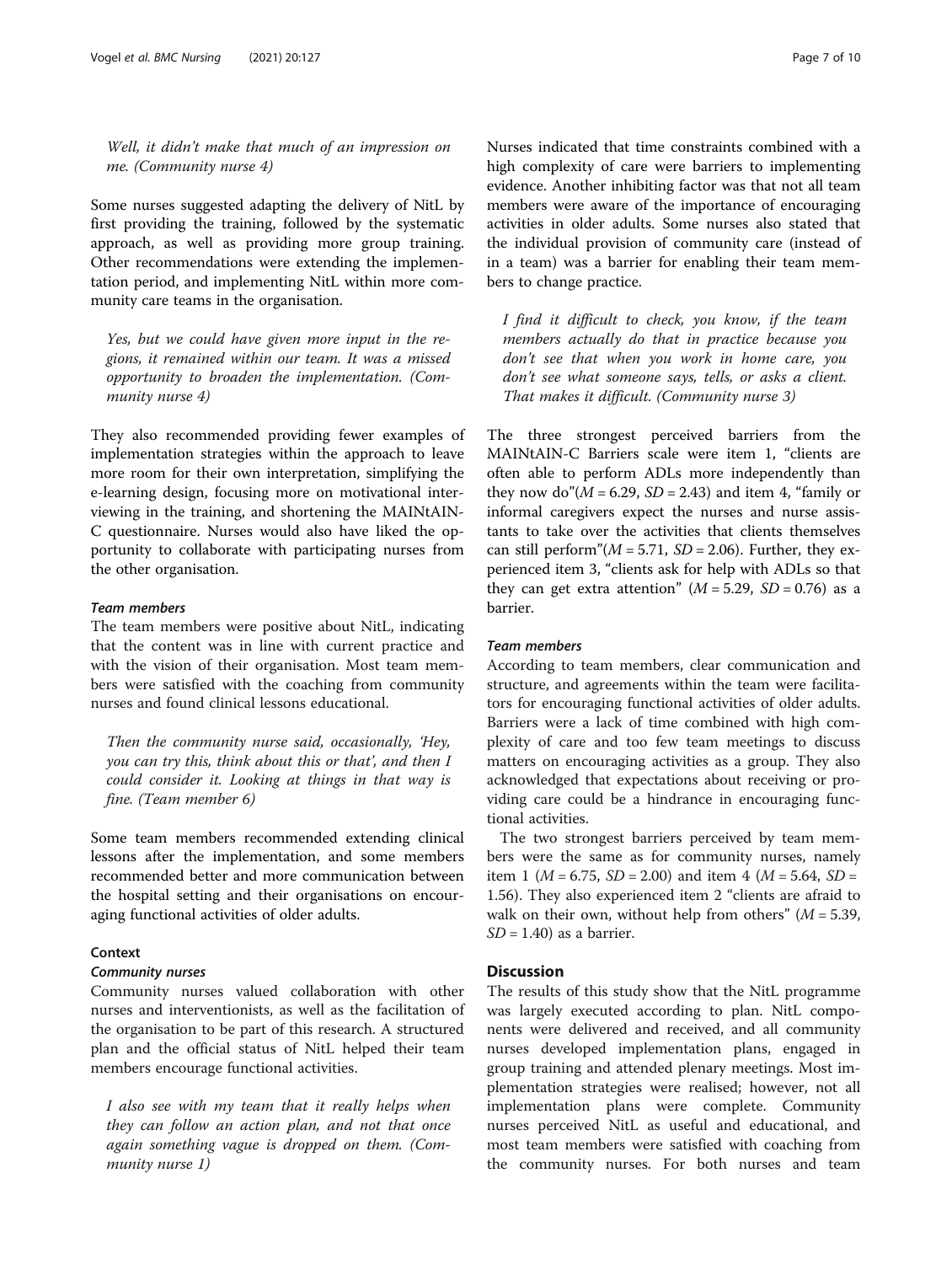members, time constraints combined with a high complexity of care were barriers in practice, and that clients are often able to perform ADLs more independently than they now do. In contrast, clear communication and a structured plan were facilitators. For optimisation of the programme, community nurses recommended providing the training first, followed by the systematic approach, as well as providing more group training. The team members recommended continuing the provision of clinical lessons (an implementation strategy of the community nurses).

In our study, there was limited use by nurses of the background theory via the e-learning programme. This may be explained by the fact that not all community nurses in our study considered the background theory relevant. Previous research also indicates that e-learning is not effective on its own, but rather depends on the extent to which the content and its use are perceived as necessary [[33](#page-9-0)]. Another explanation may be that instructions on using the background theory were not clear enough [\[33](#page-9-0), [34\]](#page-9-0). For future implementations of NitL, it is necessary to give greater consideration to the goal, content and instructions of the background theory via the elearning programme [[33,](#page-9-0) [34](#page-9-0)].

Only a few community nurses in our study fully completed the implementation plans by developing SMART implementation goals and describing the evaluation of the plans. Although an interventionist experienced in implementation processes was available to support nurses during the development of the implementation plans, no prior training was given to increase skills and knowledge in developing such plans. As indicated during the interviews, it might be the case that a lack of time was a factor, or a lack of knowledge or skills, when designing and completing implementation plans. The studies by Mallion and Brooke [[35](#page-9-0)] and Gifford et al. [[36](#page-9-0)] support the view that the barriers perceived by community nurses during an implementation process are a lack of time, knowledge and skills. Hence, for future implementations of NitL, more training to increase skills and knowledge for developing an implementation plan is necessary. Moreover, as recommended by community nurses during interviews, group training should be provided first, followed by the systematic approach. Further, the description and reporting of nursing diagnoses, interventions and outcomes related to encouraging functional activities were mainly limited to ADL. An explanation could be that the community nurses and their team members primarily encourage ADL, as the provision of IADL care is more the responsibility of domestic workers [[37\]](#page-9-0).

## Strengths and limitations

Although nurse leadership improves high-quality community care, sound evaluation studies on programmes to empower nurse leadership remain scarce  $[38]$  $[38]$ . This process evaluation combined qualitative and quantitative methods and incorporated data from both community nurses and their team members from two long-term care organisations, which provided more profound insights into the implementation of the programme and increased trustworthiness of results. A limitation of the study may be that motivated community nurses have been overrepresented since convenience sampling was applied, which potentially may have led to a more positive evaluation of NitL. Further research is needed to determine whether our findings can be generalised to other community care teams. Another limitation was that the researcher who conducted the interviews was also involved as an interventionist, which may have led to socially desirable answers by community nurses and team members. However, respondents were informed about the anonymous treatment of data.

### Implications

The programme was perceived as worthwhile by community nurses and their team members. However, attention should be paid to adapting several aspects of the programme. First, more consideration should be given to the goal, content and blended perspective of the background theory via the e-learning programme. Second, we recommend adapting the delivery and content of the components of NitL. Group training should be extended and the training should be provided first, followed by the systematic approach. NitL can then be used to develop community nurse leadership in implementing evidence further to support the delivery of high-quality community care. Further research is needed to provide insights into the effects of NitL on community nurse leadership.

## Conclusion

In this study, the implementation of NitL into community care practice was evaluated. The programme consists of a systematic approach and training to 1) empower community nurses in implementing evidence, targeted at encouraging functional activities of older adults, and 2) train community nurses in enabling team members to change their practice. Our results indicated that NitL was largely executed as planned in practice. The systematic approach and training appear to strengthen the leadership of community nurses in systematically implementing evidence, and enabling team members to change practice. Adaptations to the programme are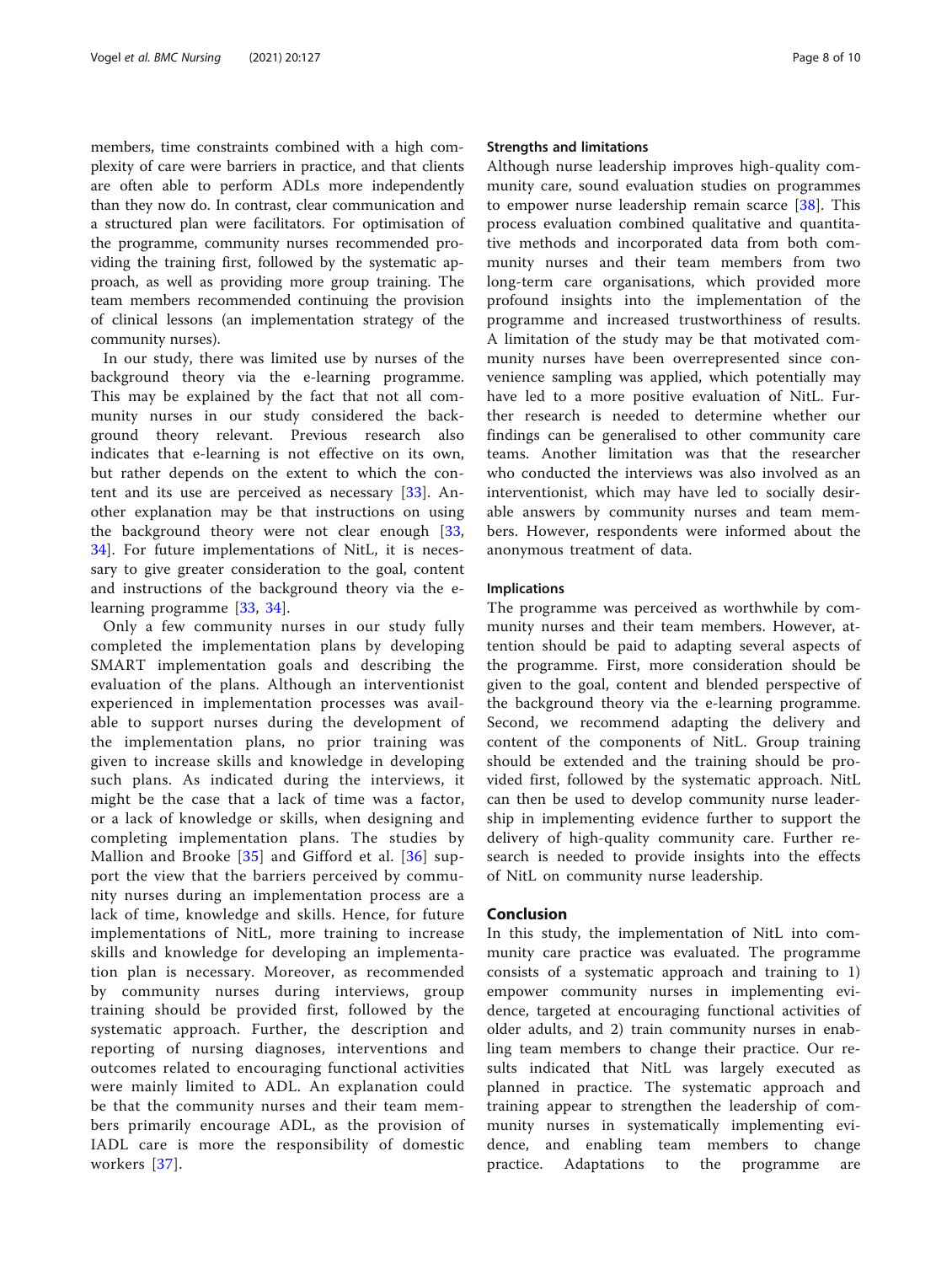<span id="page-8-0"></span>recommended, such as providing more training to community nurses. The programme can then be used to empower community nurse leadership in the community care setting, and support the provision of high-quality care.

#### Abbreviations

ADL: Activities of daily living; GARS: Groningen Activity Restriction Scale; IADL: Instrumental activities of daily living; MAINtAIN-C: Maastricht Nurses Activities Inventory for Community Care; NitL: Nurses in the Lead; SMAR T: Specific, measurable, acceptable, realistic and time-bound

## Supplementary Information

The online version contains supplementary material available at [https://doi.](https://doi.org/10.1186/s12912-021-00650-y) [org/10.1186/s12912-021-00650-y](https://doi.org/10.1186/s12912-021-00650-y).

Additional file 1. Topic list with examples of the questions of the interviews.

Additional file 2. Example of the checklist for reviewing the implementation plans.

Additional file 3. Example of the checklist for the review of patient records.

Additional file 4: Box 1. The planned implementation strategies of the community nurses as described in their implementation plans.

#### Acknowledgements

The authors would like to thank the staff of the long-term care organisations MeanderGroep Zuid-Limburg and Zuyderland Thuiszorg for participating in the study, and Dr. Claudia Gamel for translating the quotes.

#### Authors' contributions

RGMV: Methodology, data collection, data analysis, writing – original draft; GJJWB: Methodology, data collection, data analysis, writing – review & editing, funding acquisition; THR: Data analysis and writing – review & editing; SFM: Methodology, writing – review & editing, funding acquisition; PMGE: Methodology, data analysis, writing – review & editing, funding acquisition; EvR: Methodology, writing – review & editing, funding acquisition; SMGZ: Methodology, writing – review & editing, funding acquisition. The author(s) read and approved the final manuscript.

#### Funding

The research project was funded by ZonMw (Grant 520003001), The Netherlands Organisation for Health Research and Development and the Living Lab in Ageing and Long-Term Care in Maastricht, The Netherlands. They had no role in the study design, data collection, data analysis, decision to publish or the preparation of the manuscript.

#### Availability of data and materials

The datasets used and/or analysed during the current study are available from the corresponding author upon reasonable request.

## **Declarations**

### Ethics approval and consent to participate

The research ethics committee (METC Z) of Zuyderland and Zuyd University of Applied Sciences, The Netherlands (17-N-111) approved the study and concluded it was not subject to the Medical Research Involving Human Subjects Act (WMO). All participants of the study provided informed consent. All methods were performed in accordance with the relevant guidelines and regulations.

## Consent for publication

Not applicable.

## Competing interests

The authors declare that they have no competing interests.

### Author details

<sup>1</sup>Department of Health Services Research, Maastricht University, Care and Public Health Research Institute, Maastricht, The Netherlands. <sup>2</sup>Living Lab in Ageing and Long-Term Care, Maastricht, The Netherlands. <sup>3</sup>Research Centre for Community Care, Academy of Nursing, Zuyd University of Applied Sciences, Heerlen, The Netherlands.

## Received: 22 January 2021 Accepted: 25 June 2021 Published online: 12 July 2021

#### References

- 1. European Commission. The 2018 ageing report underlying assumptions & projection methodologies. 2017. Available from: [https://ec.europa.eu/info/](https://ec.europa.eu/info/sites/info/files/economy-finance/ip065_en.pdf) [sites/info/files/economy-finance/ip065\\_en.pdf](https://ec.europa.eu/info/sites/info/files/economy-finance/ip065_en.pdf).
- 2. Steering Committee National Quality Framework for Community Care (Stuurgroep Kwaliteitskader Wijkverpleging). National Quality Framework for Community Care (Kwaliteitskader Wijkverpleging). 2018.
- 3. Rosendal H. Expertisegebied Wijkverpleegkundige [community Nurses' area of expertise]: V&VN; 2019.
- 4. Heinen M, van Oostveen C, Peters J, Vermeulen H, Huis A. An integrative review of leadership competencies and attributes in advanced nursing practice. J Adv Nurs. 2019;75(11):2378–92. <https://doi.org/10.1111/jan.14092>.
- 5. Vogel R, Bours G, Erkens P, Metzelthin S, Zwakhalen S, van Rossum E. The content of the nurses in the lead programme for empowering community nurse leadership in implementing evidence. Leadersh Health Serv. 2021, ahead-of-print. <https://doi.org/10.1108/LHS-08-2020-0063>.
- 6. Winkel A, Langberg H, Wæhrens EE. Reablement in a community setting. Disabil Rehabil. 2015;37(15):1347–52. [https://doi.org/10.3109/09638288.2014.](https://doi.org/10.3109/09638288.2014.963707) [963707](https://doi.org/10.3109/09638288.2014.963707).
- 7. Connolly D, Garvey J, McKee G. Factors associated with ADL/IADL disability in community dwelling older adults in the Irish longitudinal study on ageing (TILDA). Disabil Rehabil. 2017;39(8):809–16. [https://doi.org/10.3109/](https://doi.org/10.3109/09638288.2016.1161848) [09638288.2016.1161848.](https://doi.org/10.3109/09638288.2016.1161848)
- 8. Oliver D, Foot C, Humphries R. Making our health and care systems fit for an ageing population. London: King's Fund London; 2014.
- 9. Beresford B, Mann R, Parker G, Kanaan M, Faria R, Rabiee P, et al. Work package 2b: delivering reablement–practitioner views. Reablement services for people at risk of needing social care. MoRe Mixed Methods Eval. 2019; 7(16):54. NIHR Journals Library.
- 10. Whitehead PJ, Worthington EJ, Parry RH, Walker MF, Drummond AE. Interventions to reduce dependency in personal activities of daily living in community dwelling adults who use homecare services: a systematic review. Clin Rehabil. 2015;29(11):1064–76. [https://doi.org/10.1177/026921](https://doi.org/10.1177/0269215514564894) [5514564894.](https://doi.org/10.1177/0269215514564894)
- 11. Grol R, Wensing M, Eccles M, Davis D. Improving patient care: the implementation of change in health care. Hoboken: Wiley; 2013. [https://doi.](https://doi.org/10.1002/9781118525975) [org/10.1002/9781118525975](https://doi.org/10.1002/9781118525975).
- 12. Miller WR, Rollnick S. Motivational interviewing: helping people change. New York City: Guilford Press; 2012.
- 13. Goossens W. Integrale procesbegeleiding van groepen, J Remmerswaal ea (red), Handboek Werken, leren en leven met groepen C, vol. 2600; 2004.
- 14. Leary T. Interpersonal diagnosis of personality: a functional theory and methodology for personality evaluation. Eugene: Wipf and Stock Publishers; 2004.
- 15. Balint M. The doctor, his patient, and the illness. Lancet. 1955;265(6866): 683–8. [https://doi.org/10.1016/S0140-6736\(55\)91061-8](https://doi.org/10.1016/S0140-6736(55)91061-8).
- 16. Vogel RGM, Bours GJJW, Erkens PMG, Metzelthin SF, Breukelen GJP, van Rossum E, et al. Outcomes of the 'Nurses in the Lead' programme to empower community nurse leadership: a pre-post-test study. Manuscript submitted for publication.
- 17. Saunders RP, Evans MH, Joshi P. Developing a process-evaluation plan for assessing health promotion program implementation: a how-to guide. Health Promot Pract. 2005;6(2):134–47. [https://doi.org/10.1177/15248399042](https://doi.org/10.1177/1524839904273387) [73387.](https://doi.org/10.1177/1524839904273387)
- 18. Cramm JM, Nieboer AP. Self-management abilities and quality of life among frail community-dwelling individuals: the role of community nurses in the Netherlands. Health Soc Care Community. 2017;25(2):394–401. [https://doi.](https://doi.org/10.1111/hsc.12318) [org/10.1111/hsc.12318.](https://doi.org/10.1111/hsc.12318)
- 19. Metzelthin SF, Daniëls R, van Rossum E, Cox K, Habets H, de Witte LP, et al. A nurse-led interdisciplinary primary care approach to prevent disability among community-dwelling frail older people: a large-scale process